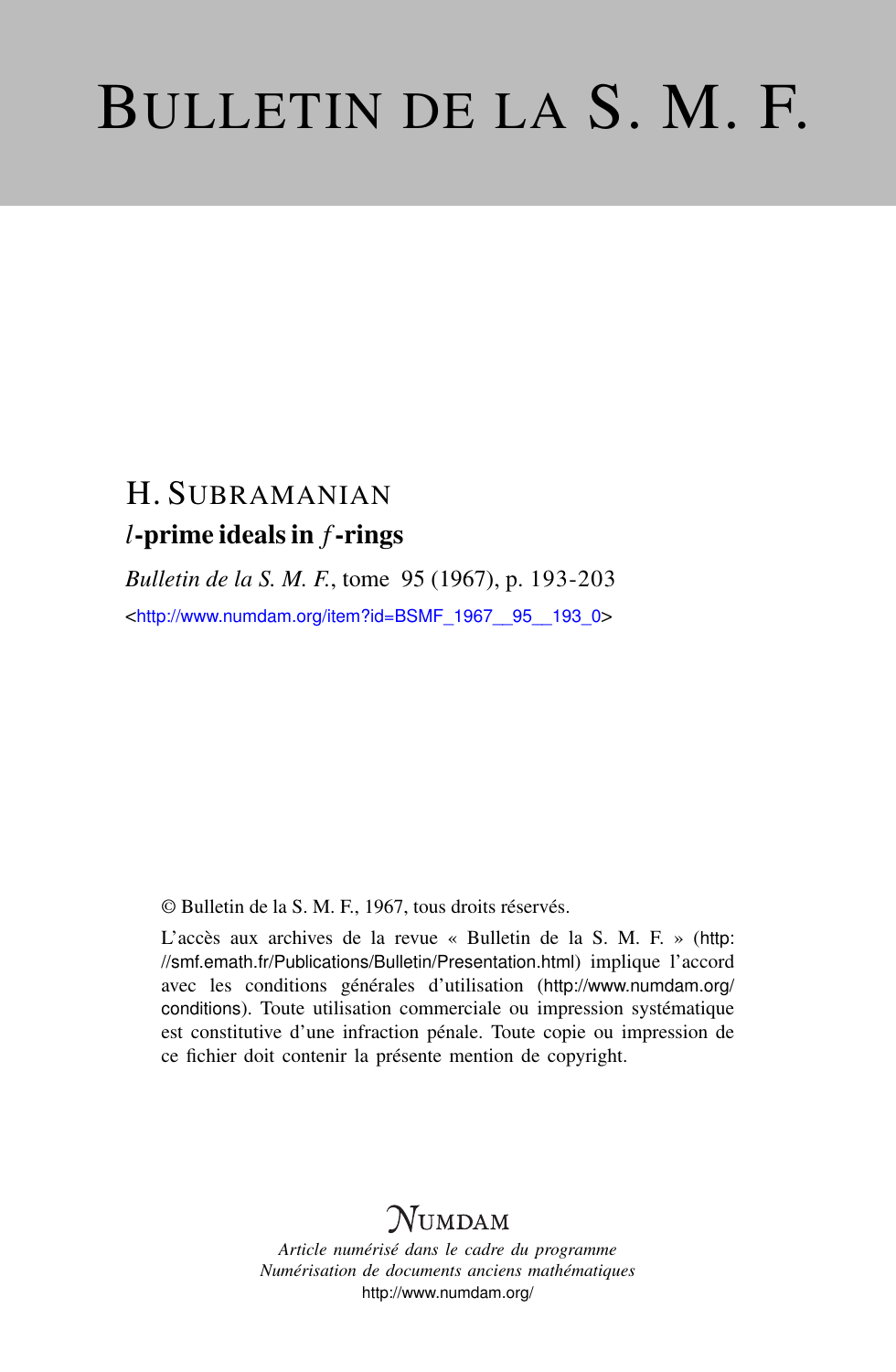*Bull. Soc. math. France,* **95,** 1967, p. 198 a 2o3.

## $l$ -PRIME IDEALS IN  $f$ -RINGS

BY

## H. SUBRAMANIAN.

Many results ([3], [4]) in the lattice-ordered (1. o.) ring  $C(X)$  of realvalued continuous functions on a topological space  $X$  are due essentially to the fact that these rings are subdirect products of reals. A direct generalization of these may be attempted for 1. o. rings which are subdirect products of totally ordered (t. o.) rings, viz. f-rings [2]. The point evaluation technique of functions will have to be substituted with evaluation by each t. o. homomorphism. This has been the wellknown core of thought in the study of f-rings. We adopt this procedure here in an effort to know how exactly some algebraic properties of  $C(X)$ are or are not influenced by the topology on the set  $X$ . We confess that the propositions and proofs hereunder broadly follow the same lines as for  $C(X)$  to be found in ([3], [4]). For this reason, we also do not dignify any proposition with a formal label such as Theorem, etc., but however merely number them to enable cross-reference purpose.

1. — A convex normal subgroup of a partially ordered group *G* characterizes the kernel of an order-preserving group homomorphism defined on *G.* If further G is 1. o., the kernel of 1. o. preserving group homomorphism is given by a convex normal subgroup which is also a sublattice. We shall call it an *l-ideal.* A normal subgroup *S* of a 1. o. group *G* such that  $|x| \le |y|$ ,  $y \in S \Rightarrow x \in S$  will be an *l*-ideal, and conversely. For a detailed account on these, we may refer to [2]. A natural question in this connection is to ask what are the kernels in a 1. o.-group which give t. o. homomorphic images (\*). The following simple proposition answers it.

<sup>(\*)</sup> The author thanks the referee for drawing his attention to  $([1], [5])$  in this connection.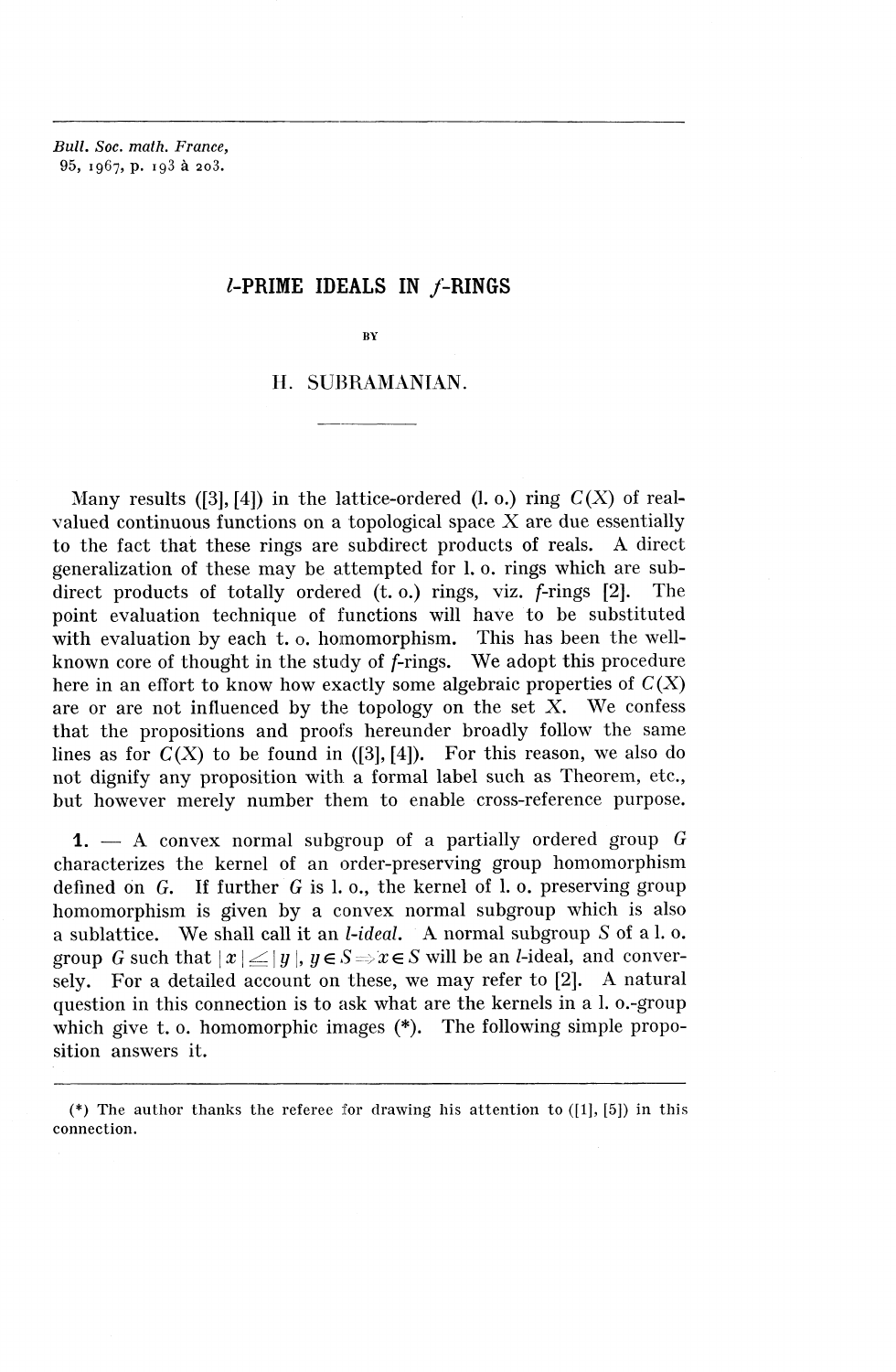1.1. — If *S* is any subgroup of a 1. o.-group *G,* the following are equivalent :

- (1)  $x \wedge y = 0 \Rightarrow x \in S$  or  $y \in S$ ;
- (2)  $x_1 \wedge x_2 \wedge \ldots \wedge x_n = 0 \Rightarrow$  some  $x_i \in S$ ;
- (3)  $|x| \wedge |y| = 0 \Rightarrow x \in S$  or  $y \in S$ ;
- (4)  $|x_1 | \wedge |x_2 | \wedge \ldots \wedge |x_n | = 0 \Rightarrow$  some  $x_i \in S$ .

 $(k')$   $(k = 1, 2, 3, 4)$ : The condition  $(k)$  in which the LHS " ... = o " should now read " $\dots \in S$ ".

It is obvious that  $(i') \Leftrightarrow (2') \Rightarrow (2) \Rightarrow (i)$ , and  $(3') \Leftrightarrow (4') \Rightarrow (4) \Rightarrow (3)$ . We will prove (i)  $\Rightarrow$  (i'). Let  $s = x \land y \in S$ . Since  $(x - s) \land (y - s) = 0$ , either  $x - s$  or  $y - s$  is in S. That is, either x or y belongs to S.  $(3) \Rightarrow (3')$  likewise, once we see that

 $|x|\in S \Rightarrow x \in S$ ,

because of the fact

 $x_+ \wedge x_- = 0$ , where  $x_+ = x \vee 0$  and  $x_- = (-x) \vee 0$ .

The same remark establishes also that  $(i) \Leftrightarrow (3)$ . The proof is complete.

1.2 ( $\text{S}_{\text{IK}}$  [5]). — An *l*-ideal *S* of a l. o.-group *G* is such that the canonical order in  $G/S$  (i.e. the image of the positive cone being taken as the positive cone in the range) is a total order if and only if *S* satisfies anyone of the above-mentioned equivalent conditions.

P. CONRAD [1] shows that such *l*-ideals *S* are also characterized by the *l-prime* property, viz.  $A \cap B \subseteq S \Rightarrow A \subseteq S$  or  $B \subseteq S$ , for any two  $l$ -ideals  $A$  and  $B$ .

Hereafter, let *G* denote a 1. o. Abelian group. *G* can be taken to be a subdirect product of t. o.-groups [2]. Thus an identity is valid in *G* if and only if it is true in each t. o.-homomorphic image of  $G$ . We list below some interesting and well-known facts. We give no proof because they can be obtained from ([I], [2], [5]) or easily checked.

1.3. — Let S be a subgroup of G. The smallest convex subgroup containing *S* is

 $\{x \in G \mid s \leq x \leq t; s, t \in S\}$ 

and the smallest *l*-ideal containing *S* is

 $\{ x \in G \mid |x| \leq \sum |s_i|; s_i \in S \}.$ 

 $1.4. - A$  convex subgroup containing an *l*-prime ideal is also *l*-prime.

 $1.5.$  — The set union of a chain of convex subgroups (*l*-ideals) is a convex subgroup  $(l$ -ideal). It may be the whole group.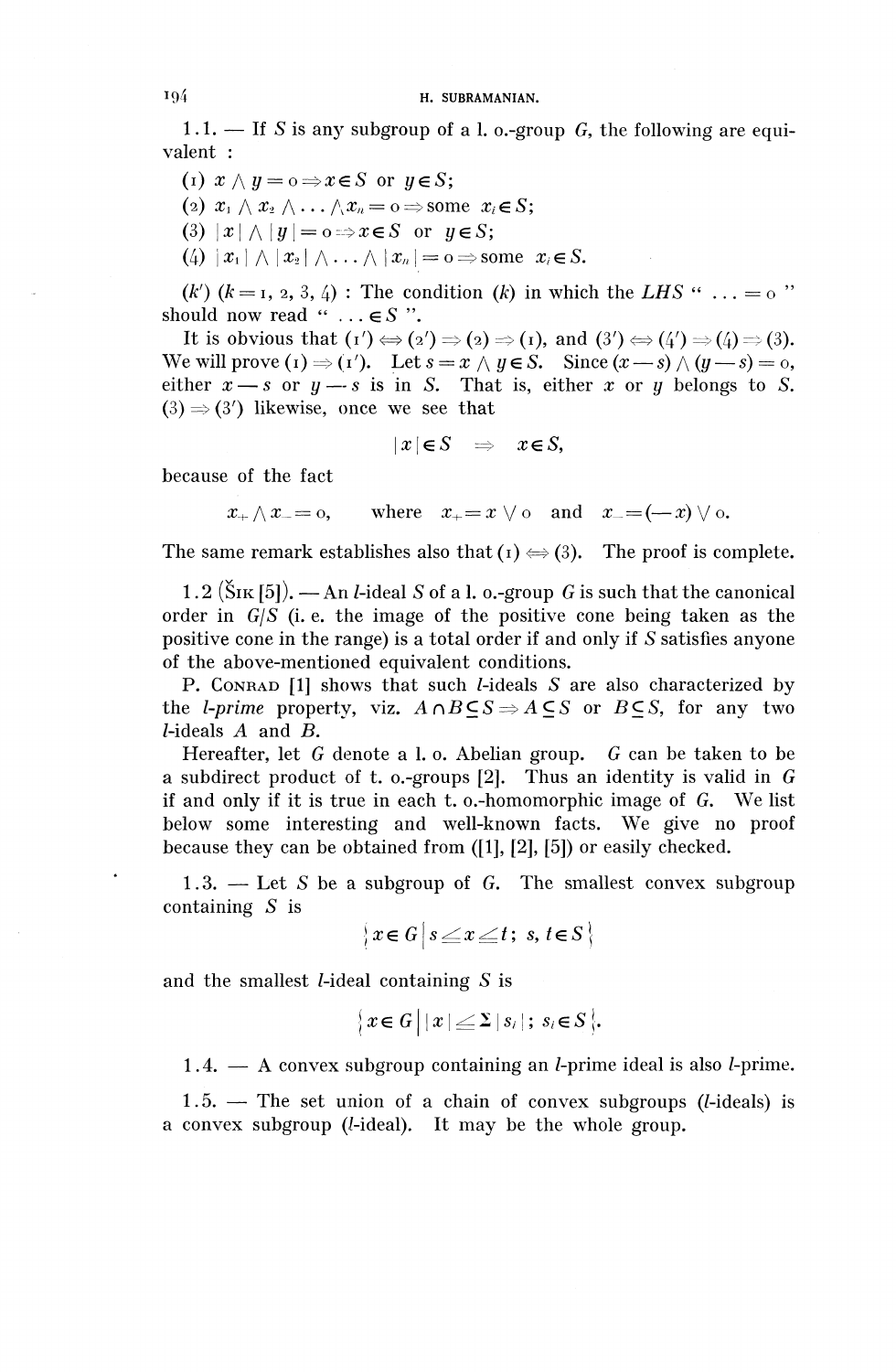The situation is even more delightful to observe :

 $1.6.$  — Any *l*-ideal is an intersection of *l*-prime ideals.

A heuristic proof of this will be : *G* being a subdirect product of t. o.-groups,  $\{ \circ \}$  is an intersection of *l*-prime ideals. But *G* is equationally definable, hence its homomorphic images (homomorphism with respect to all algebraic operations under considerations) also share this property. We skip the formal proof because it is both simple and can be found in [1].

1.7. — Just as maximal subgroups of a group need not exist, so is about maximal convex subgroups (maximal *l*-ideals) in l. o.-groups. The existence of these can however be established by Zorn's lemma process under the assumption of a strong order unit  $\bar{I}$  in  $\bar{G}$  (i.e. a positive element which does not belong to any proper  $l$ -ideal of  $G$ ). By the preceding results, the maximal *l*-ideals are precisely the same as maximal *l*-prime ideals, whether or not a strong order unit exists. But the collection of maximal convex subgroups is different — a larger collection in general than the collection of all maximal *l*-ideals. For instance ([3], [4]), consider the group  $\mathbf{R} \times \mathbf{R}$  with the positive cone consisting of all those  $(x, y)$  such that  $x \leq y \leq 0$ . **R** $\times$ **R** is then a l. o.-Abelian group with a strong order unit  $(2, 1)$  in which  $(0, \mathbf{R})$  is maximal convex subgroup but not an  $l$ -ideal.

1.8. — The group-theoretic sum of any two *l*-ideals of  $G$  is also an  $l$ -ideal  $[2]$ . Therefore, the same is true of  $l$ -prime ideals. We may see that the *l*-ideals themselves constitute a lattice  $-$  in fact, a distributive and complete sublattice of the lattice of all subgroups [2]. The position with respect to convex subgroups, on the otherhand, is not so happy. The group-theoretic sum of even a convex subgroup and an *l*-ideal need not be convex. For example [4], consider the l.o.group  $C(\mathbf{R})$  in which the subgroup

$$
S = \{ fi \mid f \in C(\mathbf{R});\ i(x) = x \}
$$

is convex and

$$
T = \{ f \in C(\mathbf{R}) \mid f(x) = o \text{ for all } x > o \}
$$

is an *l*-ideal; but their sum  $S + T$  is not convex.

2. — We will now consider 1. o.-rings (commutative with unity). Almost all the preceding discussions evidently carry over — with " subgroups " replaced by " ideals ". A typical exception is 1.6, the arguments in which show that this can also be valid provided the 1. o.-ring is a subdirect product of t. o.-rings. Such rings are called f-rings [2].

The following result subsumes the same known for  $C(X)$  [4].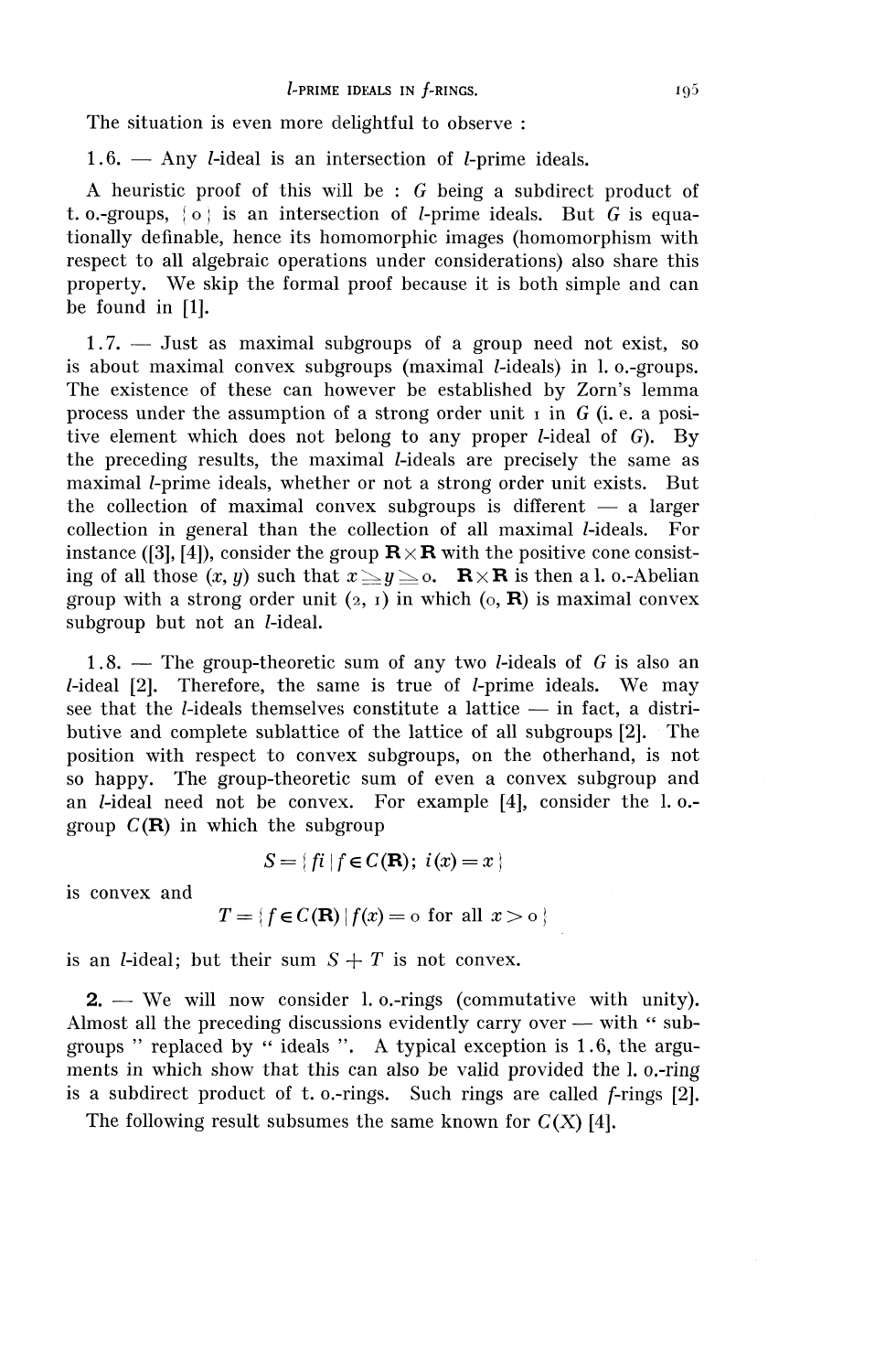2.1. — In an  $f$ -ring  $R$  with no nonzero nilpotent elements, all the three properties of an ideal *I* stated below are equivalent :

(1)  $xy = 0 \Rightarrow x \in I$  or  $y \in I$  (*I* is then called " pseudoprime " [4]);

(2)  $x_1x_2...x_n=0 \Rightarrow$  some  $x_i \in I;$ 

(3)  $I$  contains a prime ideal.

R can be taken to be a subdirect product of t. o. integral domains  $[2]$ . Now,  $x_1x_2...x_n=0$  in any t. o. integral domain (and hence, in any /-ring) if and only if

$$
|x_1|\wedge |x_2|\wedge \ldots \wedge |x_n|=0.
$$

This remark clinches the proof of  $(i) \Leftrightarrow (2)$  in view of 1.1. In any ring,  $(2) \Leftrightarrow (3)$  [4].

 $2.2.$  — In an *f*-ring with no nonzero nilpotent elements, an *l*-prime ideal is given by a convex ideal containing a prime ideal, and conversely.

In a like manner, we may ask the generalizability of other results in ([3], [4]) to f-rings, at least when there are no nonzero nilpotent elements. For instance, a convex ideal  $I$  in  $C(X)$  is *l*-prime if and only if its (nil) radical

$$
\sqrt{I} = \{ f \in C(X) \mid f^n \in I \text{ for some } n \in \mathbf{N} \}
$$

is prime. We are unable to answer yes or no for such a proposition in the case of *f*-rings. However, there are rosy aspects in part at least. For the remainder of this section, let  $R$  denote an  $f$ -ring.

2.3. — Any minimal prime ideal P of *R* is an /-ideal.

To prove this, we use a known characterization of minimal prime ideals in any commutative ring with unity. A prime ideal  $P$  is minimal prime if and only if it satisfies the condition :  $x \in P \Rightarrow$  there exists  $y \notin P$ such that *xy* is nilpotent. Let  $|z| \leq |x|, x \in P$ . Then

$$
0\leq |\left( zy\right) ^{n}|=|z|^{n}\,|y\,|^{n}\!\leq\! |x|^{n}\,|y\,|^{n}\!=\!|(xy)^{n}|=0,
$$

for some  $n \in \mathbb{N}$  and some  $y \notin P$ . So, *zy* is nilpotent, implying that  $z \in P$ .

2.4. — If *I* is a convex ideal (*l*-ideal) of *R*, so is  $\sqrt{I}$ .

Suppose that *I* is a convex ideal and  $o \leq x \leq y$ ,  $y \in \sqrt{I}$ . Then  $y^n \in I$ <br>c some  $n \in \mathbb{N}$ ; and from  $o \leq x^n \leq y^n$ , it follows that  $x^n \in I$ . Thus  $x \in \sqrt{I}$ . for some  $n \in \mathbf{N}$ ; and from  $0 \leq x^n \leq y^n$ , it follows that  $x^n$ The other part is similar.

2.5. — If *I* is a convex pseudoprime ideal of *R*, then  $\sqrt{I}$  is convex prime.

 $\sqrt{I}$  is certainly convex as seen above. Indeed, *I* being *l*-prime,  $\sqrt{I}$  is also so. Suppose now that  $xy \in \sqrt{I}$ . Then  $|x|, |y| \in \sqrt{I}$ . But either

I9<sup>6</sup>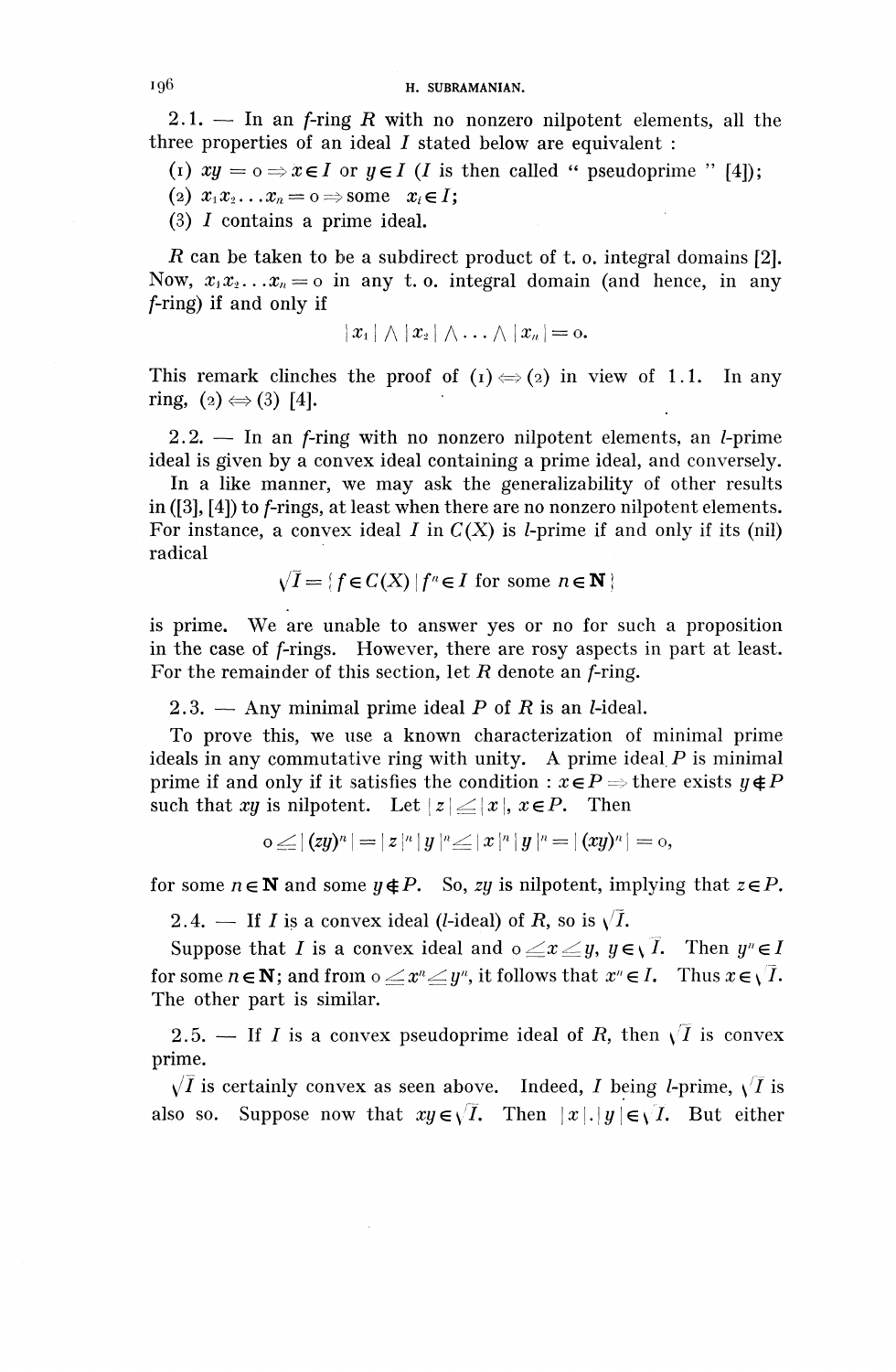$|x| \le |y|$  modulo *I* or  $|y| \le |x|$  modulo *I*. That is, either  $|x^2|$  or  $|y^2|$  belongs to  $\sqrt{I}$ . Thus either *x* or *y* is in  $\sqrt{I}$ .

2.6. — Let R be an *f*-ring with no nonzero nilpotent elements. Then a convex radical ideal *I* (i. e.  $I = \sqrt{I}$ ) in *R* is an *l*-prime if and only if it is prime.

Use 2.2, 2.5 and the fact that  $\sqrt{\sqrt{I}} = \sqrt{I}$ .

2.7. — The proof of 2.5 is easier in the case of  $C(X)$ , where every prime ideal is an  $l$ -ideal. Taking  $P$  to be a minimal prime ideal contained in the convex pseudoprime ideal I,  $C(X)/P$  is t.o. in which the convex ideals being intervals form a chain. Thus the prime divisors of *I* form a chain; so  $\sqrt{I}$ , being the intersection of them, is prime. A similar argument will work in *R,* using 2.3, provided we are able to show that every convex radical ideal is an intersection of convex prime ideals. We first settle that this is the case for radical ideals which are *l*-ideals, and then extend the result to convex radical ideals also.

2.8. — For an *l*-ideal *I* of R,  $\sqrt{I}$  is equal to an intersection of prime *l*-ideals.

 $\sqrt{I}$  is equal to the intersection of all minimal prime divisors of I, and the minimal prime ideals of  $R/I$  are *l*-ideals by 2.3. The correspondence between convex ideals (*l*-ideals) of  $R$  and  $R/I$  does the rest.

 $2.9. - A$  convex radical ideal *I* is also an *l*-ideal.

If  $x = x_+ - x_- \in I$ , then  $x_+^2 = xx_+ \in I$ . Thus  $x_+ \in I$ , proving that is an *l*-ideal.

 $2.10.$  – Every *l*-prime ideal in *R* contains a minimal one.

If we show that the intersection of a decreasing chain of *l*-prime ideals is an *l*-prime ideal, Zorn's lemma clinches the proof. Let  ${K_{\alpha}}$  be a decreasing chain of *l*-prime ideals. If  $x \notin \bigcap K_x$ ,  $y \notin \bigcap K_x$ , then both x and *y* are outside some particular  $K_{\alpha}$ . So,  $x \wedge y \neq o$ . By 1.2,  $\wedge K_{\alpha}$ is an *l*-prime ideal.

2.11. — Let  $R$  be an f-ring with no nonzero nilpotent elements. Then, the minimal *l*-prime ideals and the minimal prime ideals are same in R. Follows from 2.2, 2.3 and 2.10.

2.12. — The question which tries our wit now is a converse of 2.5 : If *I* is an *l*-ideal such that  $\sqrt{I}$  is prime, is *I l*-prime? This is tantamount to asking : If *I* is an *l*-ideal such that  $\sqrt{I}$  is minimal prime, does *I* coincide with  $\sqrt{I}$ ? This is proved to be so in  $C(X)$  [4], where of course notions of uniform convergence are employed. We do not know whether they are indispensable to prove this result.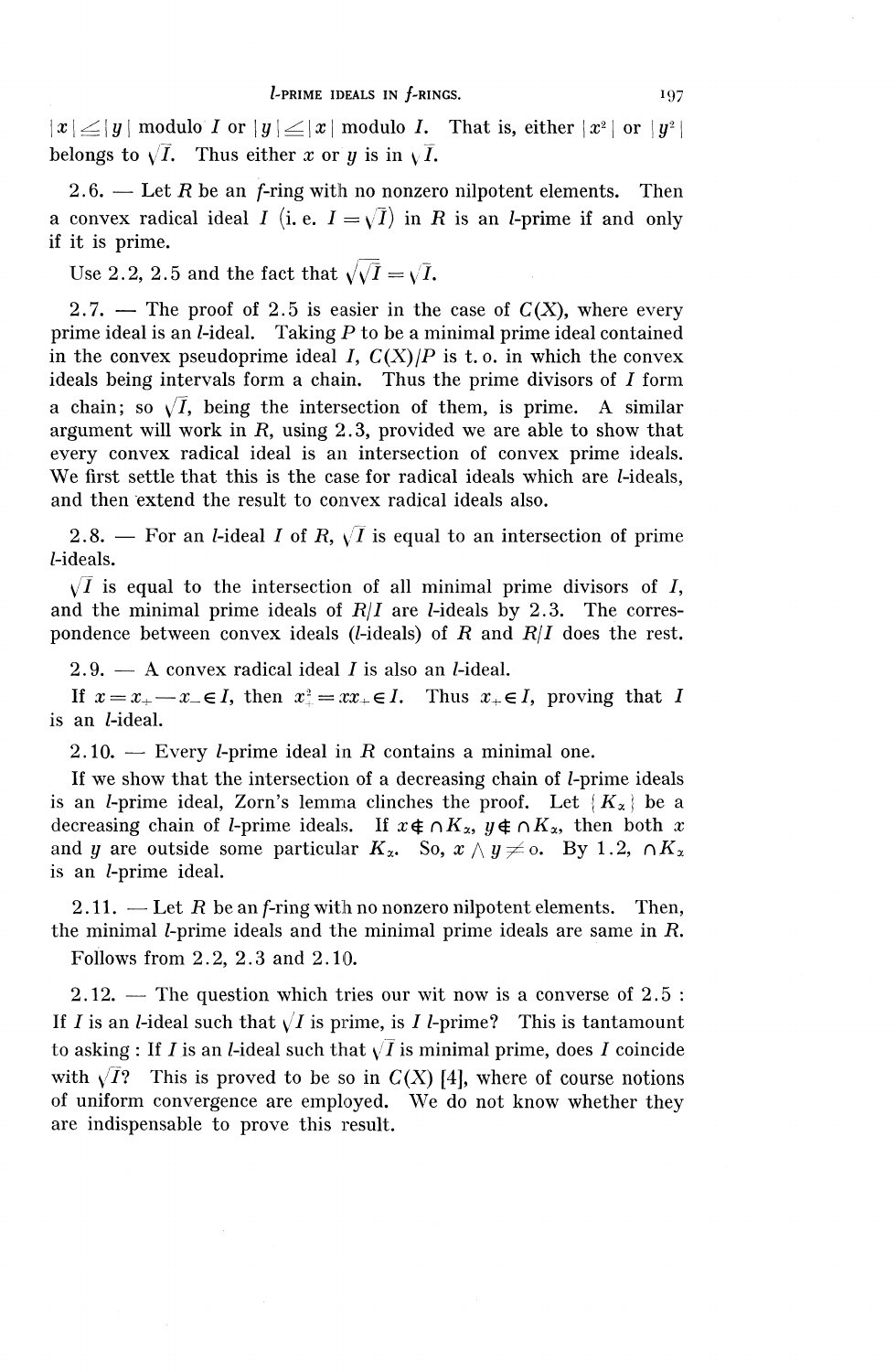#### 198 H. SUBRAMANIAN.

2.13. — Every prime ideal in *R* is convex if and only if  $|y| \le |x|$ (or,  $0 \le y \le x$ ) implies that some integral power of *y* is a multiple of *x* in  $R$ .

When every prime ideal is convex, by 2.9, every radical ideal will be an *l*-ideal. So,  $|y| \le |x| \Rightarrow y \in \sqrt{x}$ . Conversely, let *P* be a prime be an *l*-ideal. So,  $|y| \le |x| \Rightarrow y \in \sqrt{x}$ . Conversely, let *P* be a prime ideal with  $x \in P$  and  $|y| \le |x|$ . We have  $y^n = rx$  for some  $n \in \mathbb{N}$ , and some  $r \in R$ . Thus  $y \in P$ .

2.14. — Every maximal ideal in *R* is convex if and only if *R* is of bounded inversion, viz.  $x \geq 1$  is a unit in R.

2.15. — In Canadian Bulletin *(Thesis Abstracts,* ig65, vol. 8, No. 5), ARMSTRONG has announced that any f-ring can be embedded as a subf-ring in an f-ring with bounded inversion. We shall indicate the outline of a proof of this, since it does not seem to have been published so far. All the elements  $x \leq r$  in an f-ring will form a multiplicatively closed set. Consider then the formal quotients  $r/x$ ,  $x \geq r$ . Naturally this new set can be endowed with ring-lattice operations in a similar way of construction of rational numbers from integers. As ARMSTRONG has observed, the embedding is also minimal.

3. — In this section, we will see how some of the results obtained for  $C(X)$  [3] can be viewed in the general set up of f-rings. We recall that in the set  $\mathfrak{M}$  of all maximal *l*-ideals of an *f*-ring a hull-kernel topology can be introduced : If  ${M_\alpha}$  is a subset of  $\mathfrak{M},$  cl  ${M_\alpha}$  is defined as  ${M \in \mathfrak{M} \mid M \supseteq \cap M_\alpha}$ . This hull-kernel space  $\mathfrak{M}$  is known to be compact Hausdorff. We have shown in [6] the following proposition.

3.1. — If  $\mathcal{I}_1$  and  $\mathcal{I}_2$  are two disjoint closed sets in the hull-kernel space  $\partial \mathcal{R}$  of an *f*-ring *R*, then for every *a*,  $b \in R$  there exists  $f \in R$  such that

$$
f(M) \leq (a-1) (M)
$$
 whenever  $M \in \mathcal{F}_1$ 

and

$$
f(M) \ge (b+1) (M)
$$
 whenever  $M \in \mathcal{F}_2$ ,

where  $r(M)$ ,  $r \in R$  denotes the homomorphic image of r in  $R/M$ .

*Note*: The general stipulation in [6] of *l*-semisimplicity (i. e. intersection of all maximal *l*-ideals is zero) of the f-ring is not of course needed to prove 3.1.

3.2. — With  $\mathcal{F}_1$  and  $\mathcal{F}_2$  as in 3.1, there exist g,  $h \in \mathbb{R}$  such that

$$
|g| \leq 1, \qquad o \leq h \leq 1,
$$
  
 
$$
g(M) = -1 \qquad \text{whenever} \quad M \in \mathcal{F}_1,
$$
  
 
$$
g(M) = 1 \qquad \text{whenever} \quad M \in \mathcal{F}_2,
$$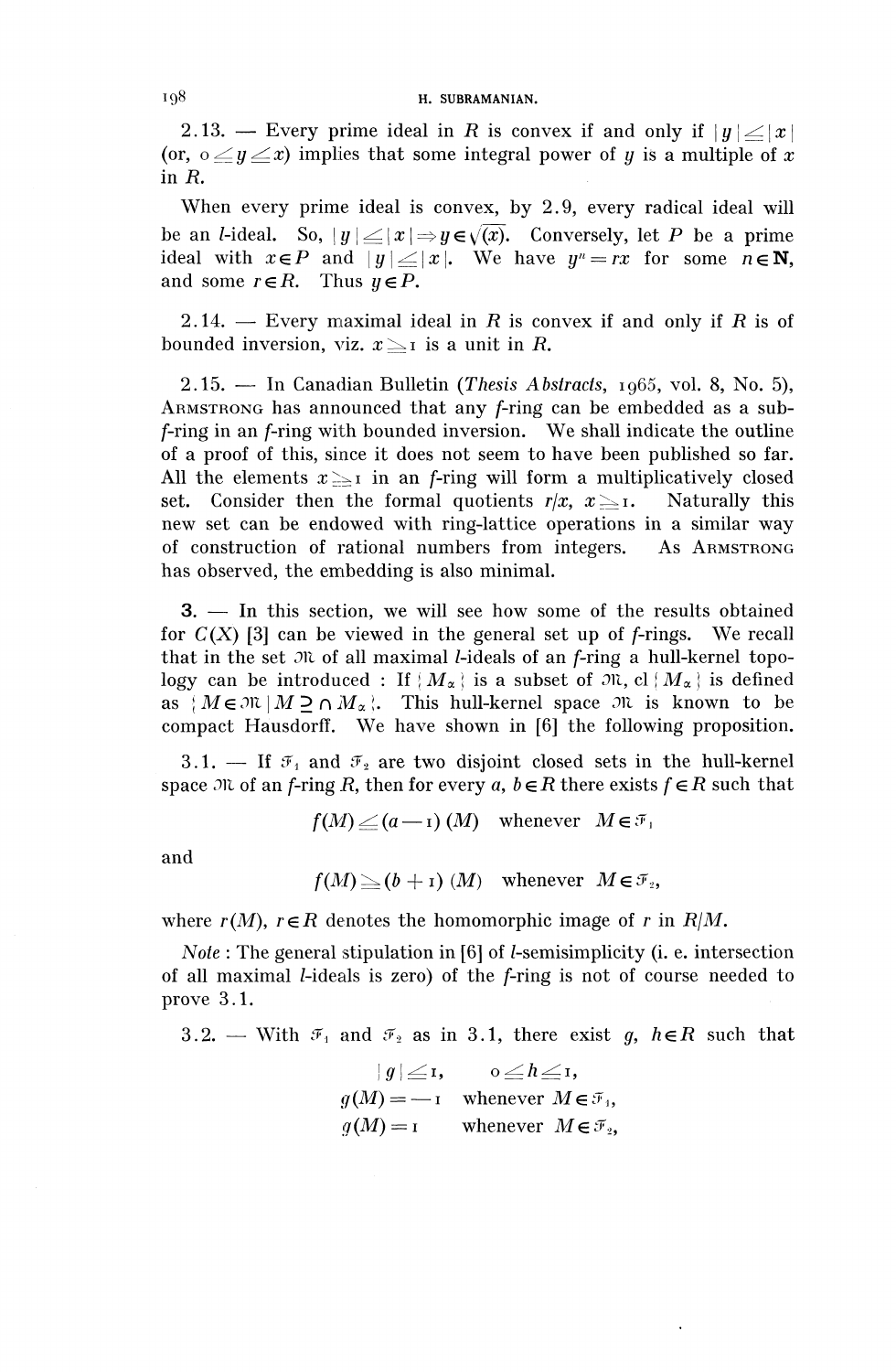and

$$
h(M) = o \text{ whenever } M \in \mathcal{F}_1 \text{ and } h(M) = r \text{ whenever } M \in \mathcal{F}_2.
$$
  
Choose  $a = b = o$  in 3.1. Put  $g = (-1) \vee (f \wedge r)$ .  
Choose  $a = r$  and  $b = o$  in 3.1. Put  $h = o \vee (f \wedge r)$ .  
Notation : If  $f \in R$ ,  

$$
h(f) = \{M \in \mathcal{M} \mid f \in M\};
$$

 $h'(f) = | M \in \mathfrak{M} | f \notin M$ ;  $pos f = \{M \in \mathfrak{M} \mid f(M) > o\} = h'(f_+);$  $neg f = {M \in \mathfrak{M} \mid f(M) < o} = h'(f_{-}).$ 

3.3. — In the hull-kernel space of an *f*-ring *R*, define two subsets  $\mathcal{F}_1$ and  $\mathcal{F}_2$  to be *completely separated* if there exist  $x, y \in R$  such that

 $\mathcal{F}_1 \subset h(x), \quad \mathcal{F}_2 \subset h(y) \qquad \text{and} \qquad h(x) \cap h(y) = \emptyset.$ 

Clearly two subsets are completely separated if and only if their closures are.

3.4. — Let *R* be an *f*-ring. Two subsets  $\mathcal{F}_1$  and  $\mathcal{F}_2$  are completely separated if and only if there exists  $h \in R$ ,  $0 \leq h \leq I$  such that

 $h(M) = 0$  whenever  $M \in \mathcal{F}_1$  and  $h(M) = I$  whenever  $M \in \mathcal{F}_2$ .

By definition, there exist  $x, y \in R$  such that

 $\mathcal{F}_1 \subset h(x)$ ,  $\mathcal{F}_2 \subset h(x)$  and  $h(x) \cap h(y) = \emptyset$ .

From 3.2, we obtain  $h \in R$  as required. Conversely, put

 $x = (3h - i) \vee o$  and  $y = (3h - 2) \wedge o$ .

Then

 $h(x) = \{ M \in \mathfrak{M} \mid 3 \ h(M) \leq x \}$  and  $h(y) = \{ M \in \mathfrak{M} \mid 3 \ h(M) \geq 2 \}.$ 

Obviously,  $\mathcal{F}_1 \subseteq h(x)$ ,  $\mathcal{F}_2 \subseteq h(y)$  and  $h(x) \cap h(y) = \emptyset$ .

 $3.5.$  — Two subsets of the hull-kernel space of an *f*-ring are completely separated if and only if their closures are disjoint.

The following is a direct generalization of a result [3] of  $C(X)$  to f-rings, the sketch of the proof of which in comparison with [3] reveals the wholesome trend of this paper.

3.6. — Let *I* be an ideal of an *f*-ring *R*, and let  $f \in R$ . If  $(f(I), |f|(I))$ is a principal ideal (perhaps improper) in  $R/I$ , then there exists  $x \in l(I)$ , where  $l(I)$  is the *l*-ideal generated by *I*, such that  $h(x) \cap \text{pos} f$  and and  $h(x) \cap \text{neg} f$  are completely separated int the hull-kernel space of R.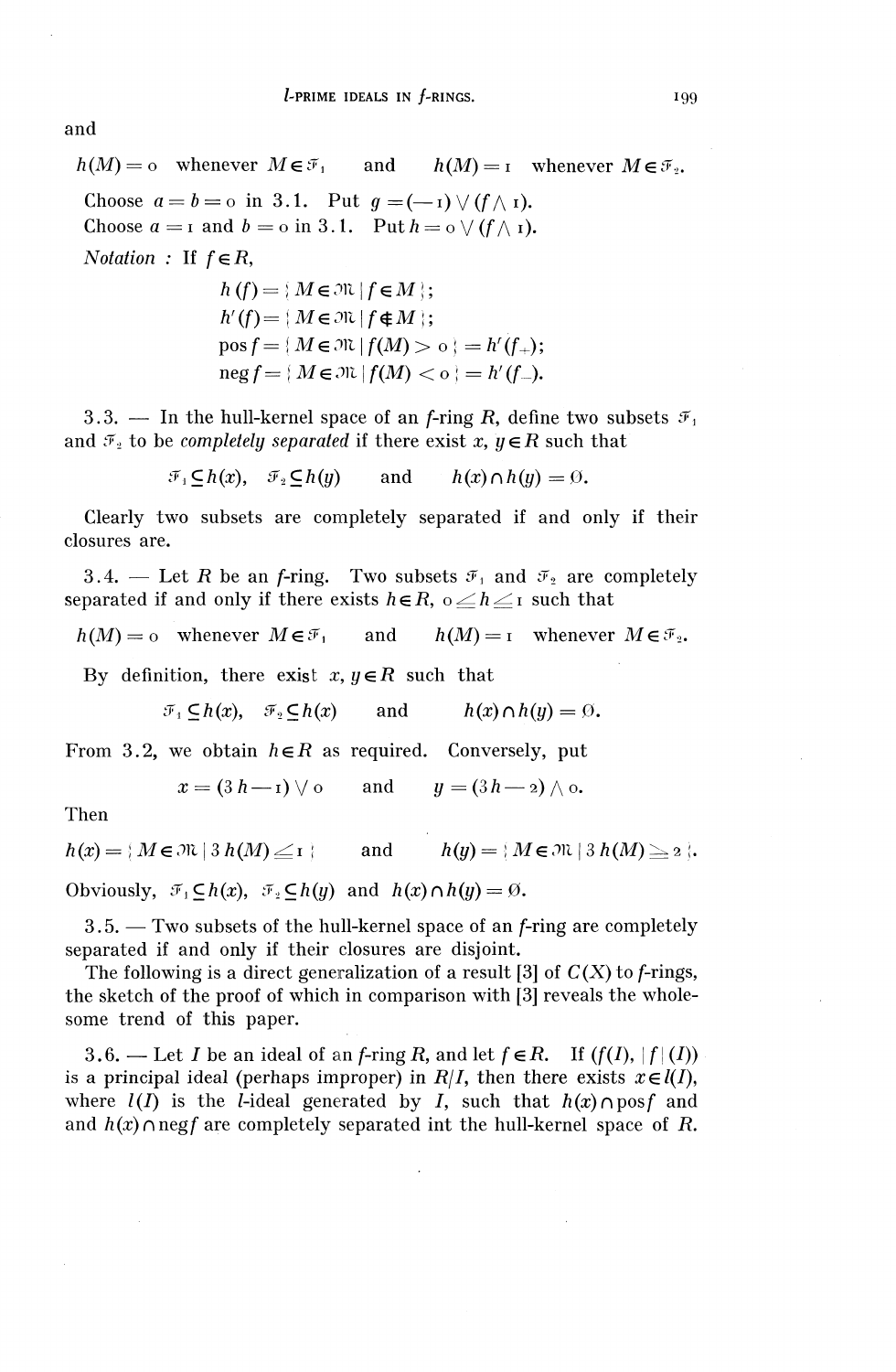200 H. SUBRAMANIAN.

We will have d, q, h, s,  $t \in R$  such that

 $f=qd \pmod{I}$ ,  $f=hd \pmod{I}$  and  $sf+t|f|=d \pmod{I}$ .  $Put x = |f - g d| + |f| - h d + |sf + |f| - d|.$  Then  $x \in l(I)$ . Surely the above congruences hold modulo any  $M \in l(x)$  and we can see that  $(sg + th) d(M) = d(M)$  whenever  $M \in l(x)$ . Now, if  $M \in h(x) \cap h'(f)$ , then  $d \notin M$ . This yields, since  $R/M$  is an integral domain,  $(sg + th)(M) =$ **i** for any  $M \in h(x) \cap h'(f)$ . Note that  $h'(f) = h'(f_+) \cup h'(f_-)$ . We next obtain  $g(M) = h(M)$  for any  $M \in h(x) \cap h'(f_+)$  and  $g(M) = -h(M)$ for any  $M \in h(x) \cap h'(f)$ . Consequently,

$$
h(x) \cap \text{posf} \subseteq h(g-h) \cap h(sg + th - x) = h(|g-h| + |sg + th - x|)
$$

and

$$
h(x) \cap \operatorname{negf} \subseteq h(g+h) \cap h(sg+th-1) = h(|g+h|+|sg+th-1|).
$$

If a maximal *l*-ideal contains  $g-h$ ,  $g+h$  and  $sg+th$ —I, it will contain  $\alpha$  and hence  $\alpha$ . Therefore, the closed sets on the right side of the above two inequalities are disjoint. The proof is complete.

3.7. — In an *l*-semisimple *f*-ring  $R$ , the following are equivalent for any *feR :*

(1) pos *f* and neg *f* are completely separated;

(2) There exists  $k \in \mathbb{R}$  such that  $f = k | f |$  (obviously, if and only if  $|f| = kf$  for the same  $k \in R$ ; k may be so chosen that  $|k| \leq i$ ;

(3)  $(f, |f|)$  is a principal ideal (perhaps improper) in *F*.

 $(i) \Rightarrow (2)$ . There exists  $h \in R$  such that

$$
h(M) = 0 \quad \text{whenever} \quad M \in \text{pos}f
$$

and

 $h(M) = I$  whenever  $M \in$  neg *f*.

Put  $k = 1 - 2h$ . Then

 $k(M) = i$  whenever  $M \in \text{pos } f$ 

and

 $k(M) = -1$  whenever  $M \in$  neg f.

 $f(M) = k |f|(M)$  can be checked for any  $M \in \mathbb{R}$ . (2)  $\Rightarrow$  (3) is trivial. (3)  $\Rightarrow$  (1). Particular case of 3.6, choosing  $I = \{o\}$ .

4. — We provide here a few more concepts and results for f-rings, the origin of which can again be traced back to  $C(X)$  [3]. From now on, let  $R$  denote an *l*-semisimple  $f$ -ring.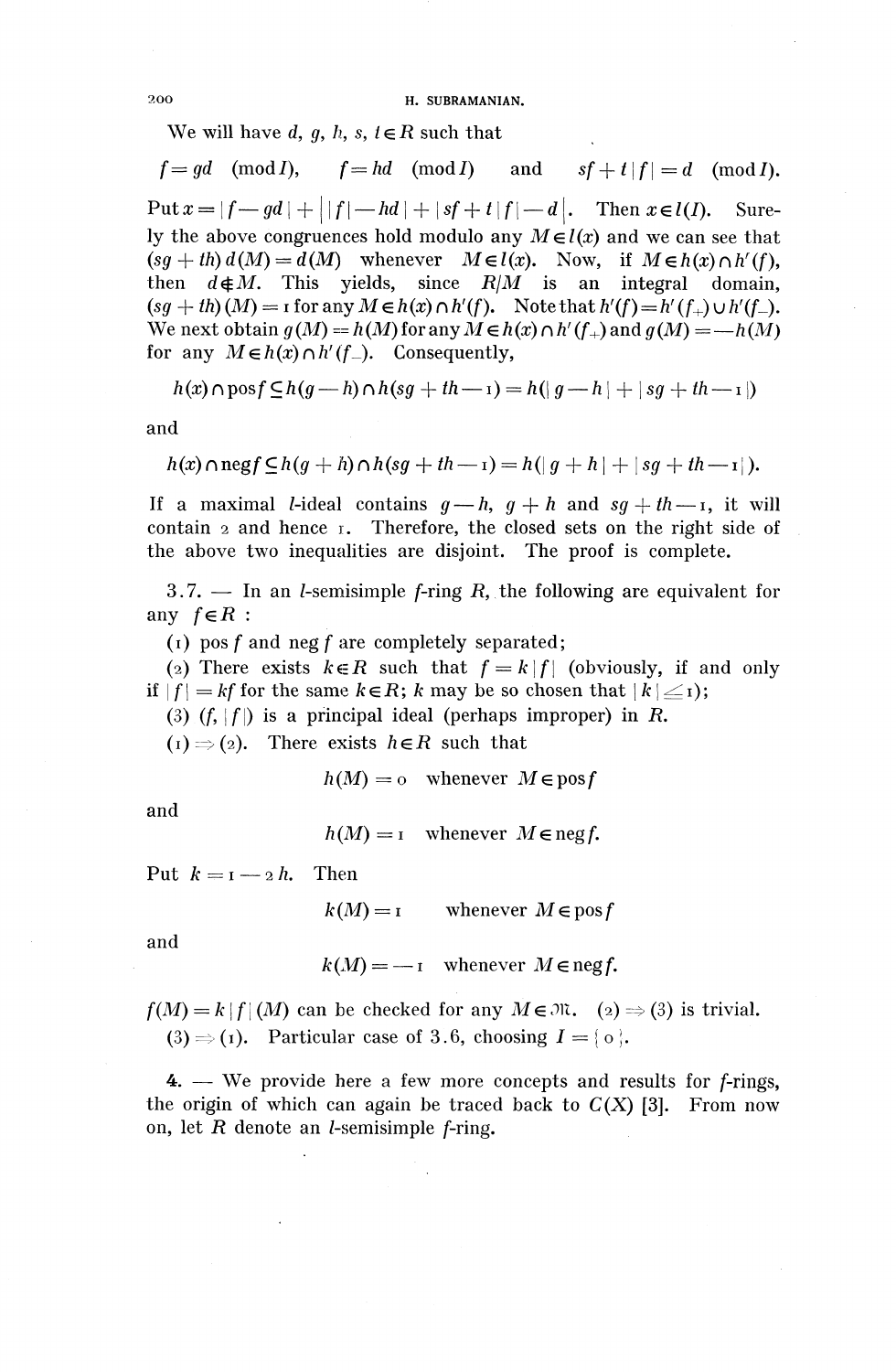4.1. — Let *M* be any maximal *l*-ideal of *R*. If  $x \in R$ , the following are equivalent :

(1) There exists  $e \in M$  such that  $xe = x$ ;

(2)  $h(x)$  is a neighbourhood of M in the hull-kernel space of R;

(3) There exists  $y \notin M$  such that  $xy = 0$ .

Let  $xe=x$ ,  $e\in M$ . Since M is prime,  $M\in h'(e-1)\subseteq h(x)$ , which is tantamount to saying that  $h(x)$  is a neighbourhood of M in the hullkernel space of R. If  $M \in h'(y) \subseteq h(x)$ , then xy belongs to every maximal *l*-ideal, and hence  $xy = 0$ . Suppose now that  $xy = 0$  for some  $y \notin M$ . Then  $z + e = i$ , where  $z \in l(y)$  and  $e \in M$ . And,  $xy = o$  implies that  $xz = 0$ . Thus  $xe = x$ .

4.2. — For any maximal *l*-ideal *M* of *R*, define  $\pi(M)$  to be the subset of *R* consisting of all those  $x \in R$  satisfying the equivalent conditions mentioned in 4.1.

4.3. — Define an ideal *I* of *R* to be *h*-ideal if  $x \in I$  and  $h(x) = h(y)$ implies that  $y \in I$ .

4.4. — An ideal *I* of *R* is a *h*-ideal if and only if from  $x \in I$  it follows that the intersection of all maximal *l*-ideals containing  $x$  is included in  $I$ .

Follows because  $h(x) \subseteq h(y) \Longleftrightarrow h(y) = h(xy)$ .

4.5. — Any h-ideal is an /-ideal and also a radical ideal.

4.6. —  $\pi(M)$  is a *h*-ideal contained in M.

4.7. — Every prime *l*-ideal lies between  $\pi(M)$  and M for some unique maximal /-ideal *M* of *R.*

The /-semisimplicity guarantees the nonexistence of nonzero nilpotent elements. Thus a prime *l*-ideal is also *l*-prime; so, prime *l*-ideals containing a prime *l*-ideal form a chain. The rest is a routine check.

4.8. — The only maximal *l*-ideal containing  $\pi(M)$  is M.

Since  $\mathfrak{M}$  is Hausforff [6], we can find for every two distinct maximal *l*-ideals  $M_1$  and  $M_2$ ,  $x \notin M_1$  and  $y \notin M_2$  such that  $xy = 0$ . Obviously,  $y \in \pi(M_1) \sim M_2$ .

4.9. — If *I* is any ideal of *R*,  $I = \Omega I + \pi (M_{\alpha})$ , where  $\alpha$  runs through the index set  $\mathfrak{M}$  of all maximal *l*-ideals.

Let  $x=i_{\alpha}+x_{\alpha}$ , where  $i_{\alpha}\in I$  and  $x_{\alpha}\in\pi(M_{\alpha})$ . Then there exist  $y_{\alpha} \notin M_{\alpha}$  such that  $x_{\alpha}y_{\alpha} = 0$ . Since there is no *l*-ideal containing all  $y_{\alpha}$ 's, we have

 $z_1+z_2+\ldots+z_n=1$ , where  $z_i \in l(y_i)$   $(i = 1, 2, \ldots, n).$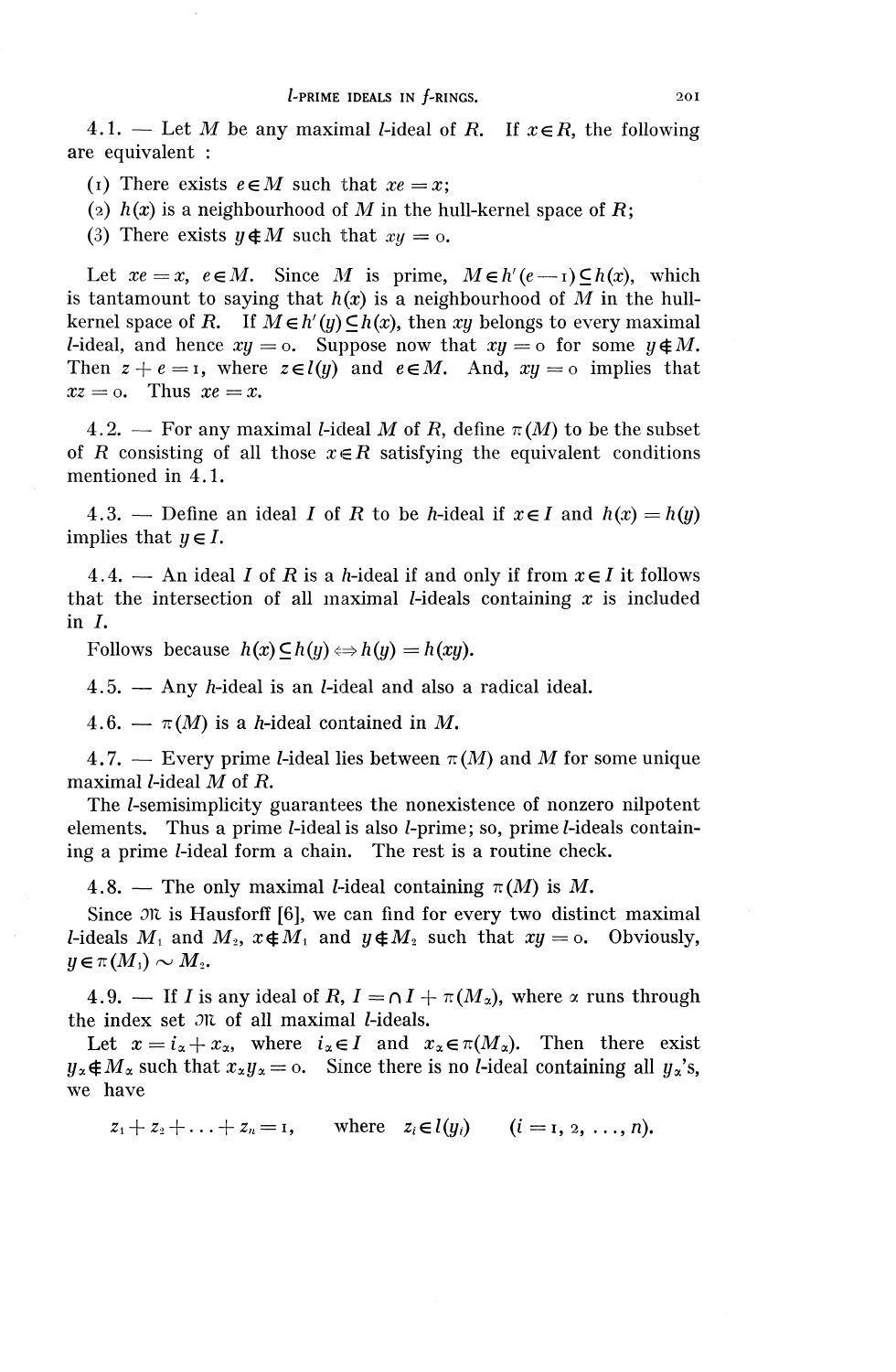#### 202 H. SUBRAMANIAN.

But  $x_i u_i = o$  implies that  $x_i z_i = o$ . Thus  $x z_i \in I$ , which gives that  $x \in I$ . The other way round is palpably clear.

4.10. — Let I be a h-ideal containing  $\pi(M)$  for some maximal l-ideal M of *R*. If  $(f(I))$ ,  $|f|(I)$  is a principal ideal in  $R/I$  for every  $f \in R$ , then I is prime.

There exist  $x \in I$ ,  $h_1$ ,  $h_2 \in R$  such that

$$
h(x) \cap h'(f_+) \subseteq h(h_1), \quad h(x) \cap h'(f_-) \subseteq h(h_2) \quad \text{and} \quad h(h_1) \cap h(h_2) = \emptyset.
$$

Let  $M\neq h(h_1)$ . So,  $\pi(M)$  and  $h_1$  are not together contained in any maximal *l*-ideal. We then have  $\mathbf{1} \leq |h| + |\mathbf{r}| \cdot |h_1|$  for some  $h \in \pi(M)$ and  $r \in R$ . This implies that  $h(h) \cap h(x) \cap h'(f_+) = 0$ . That is

$$
h(|h| + |x|) = h(h) \cap h(x) \subseteq h(f_+).
$$

Thus  $f_{+} \in I$ . It follows that *I* is prime, since  $R/I$  becomes totally ordered.

4.11. — If *I* is any *h*-ideal containing  $\pi(M)$  for some maximal ideal M of an  $f$ -ring with bounded inversion, the following are equivalent in  $R/I$ :

(1) Every ideal is convex;

(2) The ideals form a chain;

(3) The principal ideals form a chain, i. e.,  $R/I$  is a valuation ring;

(4) Every finitely generated ideal is principal.

We leave the proof as it is a repetition of the same for  $C(X)$  [3] under the hypothesis specified.

4.12. — In any 1. o.-ring, the following are equivalent :

 $(I)$  Every ideal is convex;

(2) Every principal ideal is convex;

(3) Every ideal is an  $l$ -ideal;

(4) Every principal ideal is an /-ideal.

The proof is obvious and hence omitted.

4.13. — The following are equivalent in *R :*

(1) For every  $f \in R$ , there exists  $k \in R$  such that  $f = k |f|$ ;

(2)  $\pi(M)$  is prime for every maximal *l*-ideal M of R;

(3) The prime *l*-ideals contained in any maximal *l*-ideal *M* of *R* form a chain;

(4) Every ideal is an intersection of pseudoprime ideals;

(5) Every principal ideal is an intersection of pseudoprime ideals.

 $(i) \Rightarrow (2)$ : Since  $(f(\pi(M), |f|(\pi(M)))$  is a principal ideal in  $R/\pi(M)$ , the implication follows from 4.10. (2)  $\Rightarrow$  (3) : By 4.7 and 4.8, the prime *l*-ideals contained in *M* are exactly those containing  $\pi(M)$ . Use